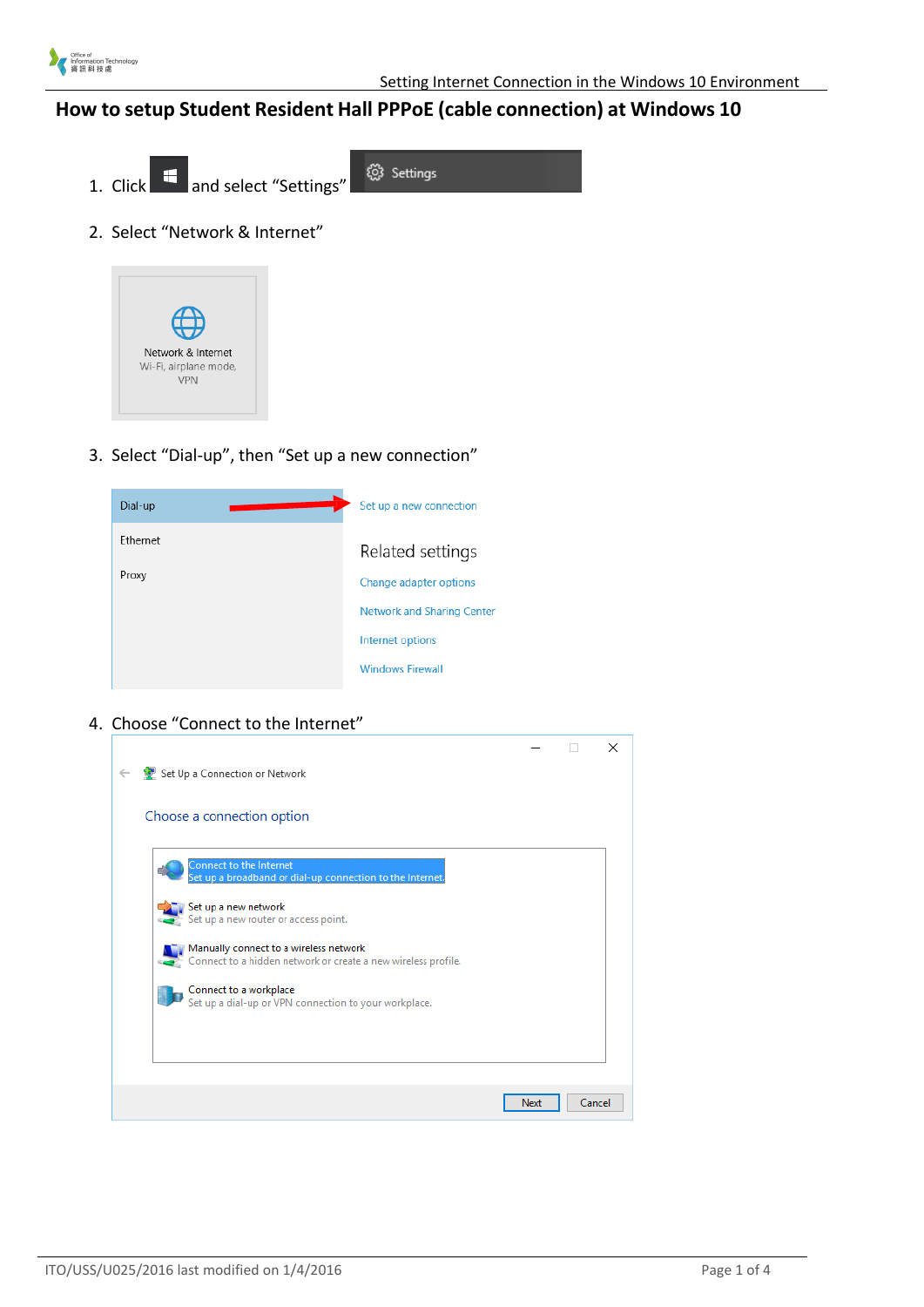

5. Choose "Set up a new connection anyway"

|              |                                              | ×      |
|--------------|----------------------------------------------|--------|
| $\leftarrow$ | Connect to the Internet                      |        |
|              | You are already connected to the Internet    |        |
|              |                                              |        |
|              |                                              |        |
|              | $\rightarrow$ Browse the Internet now        |        |
|              | $\rightarrow$ Set up a new connection anyway |        |
|              |                                              |        |
|              |                                              | Cancel |

## 6. Choose "Broadband (PPPoE) "

|              |                                                                                               |        | $\times$ |
|--------------|-----------------------------------------------------------------------------------------------|--------|----------|
| $\leftarrow$ | Connect to the Internet                                                                       |        |          |
|              | How do you want to connect?                                                                   |        |          |
|              | Broadband (PPPoE)<br>é.<br>Connect using DSL or cable that requires a user name and password. |        |          |
|              |                                                                                               |        |          |
|              |                                                                                               |        |          |
|              | Show connection options that this computer is not set up to use                               |        |          |
|              |                                                                                               | Cancel |          |

## 7. Fill in below values

- a. Username  $\rightarrow$  Your SSOid (Student number)
- b. Password  $\rightarrow$  your Buniport logon password
- c. Connection name:  $\rightarrow$  type "SRH"
- d. Check the box "Allow other people to use this connection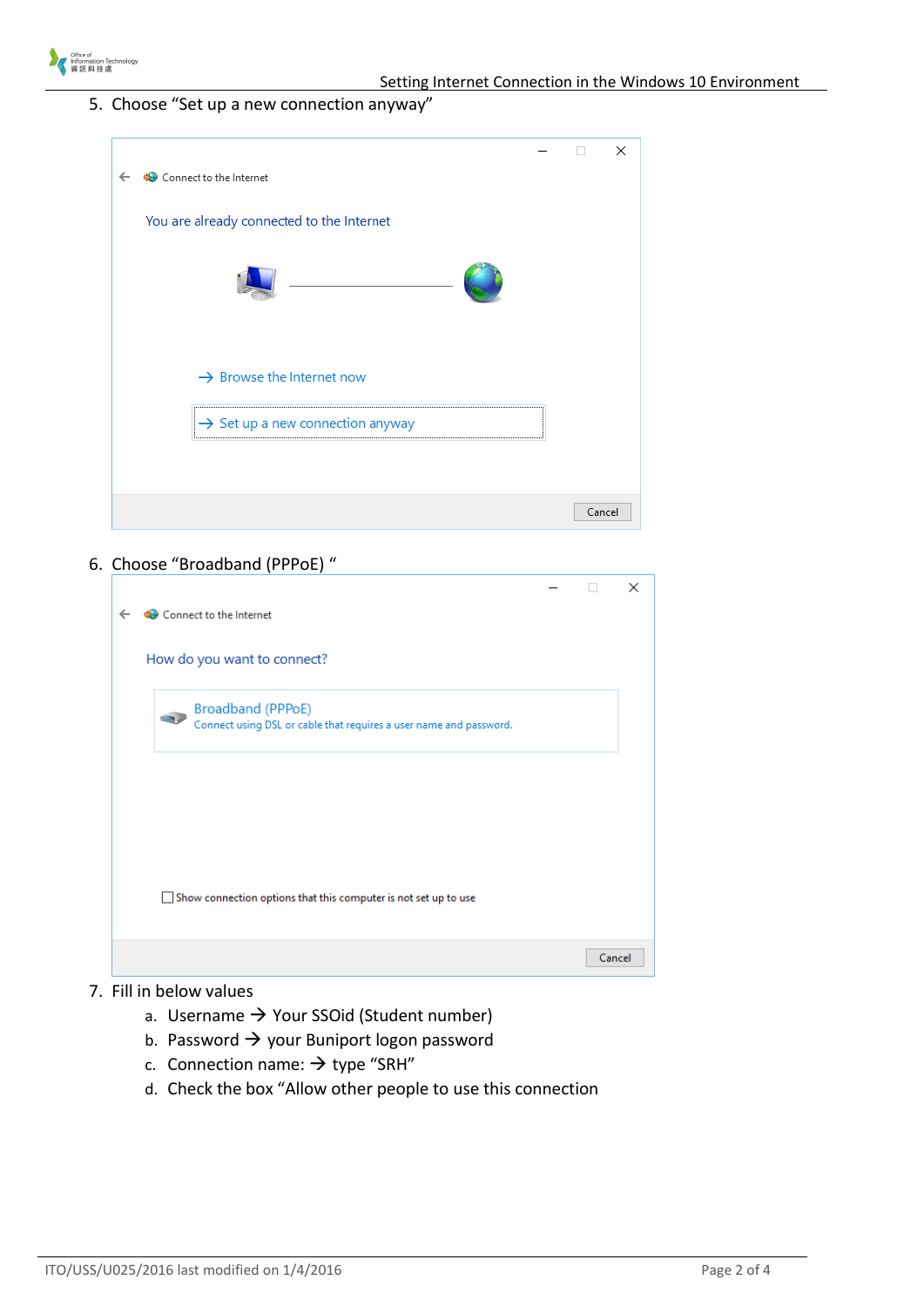| Office of<br>nformation Technology |              |                                                               |                                                                                     |         |        |          | Setting Internet Connection in the Windows 10 Environment |
|------------------------------------|--------------|---------------------------------------------------------------|-------------------------------------------------------------------------------------|---------|--------|----------|-----------------------------------------------------------|
|                                    | $\leftarrow$ | Connect to the Internet                                       |                                                                                     |         | $\Box$ | $\times$ |                                                           |
|                                    |              | User name:                                                    | Type the information from your Internet service provider (ISP)<br><b>Your SSOid</b> |         |        |          |                                                           |
|                                    |              | Password:                                                     | <br>Show characters<br>Remember this password                                       |         |        |          |                                                           |
|                                    |              | Connection name:<br>Allow other people to use this connection | <b>SRH</b>                                                                          |         |        |          |                                                           |
|                                    |              | I don't have an ISP                                           | This option allows anyone with access to this computer to use this connection.      |         |        |          |                                                           |
|                                    |              |                                                               |                                                                                     | Connect | Cancel |          |                                                           |

## **How to connect Student Resident Hall PPPoE (cable connection)**



2. Select "Network & Internet"



3. Select "Dial-up" and select "SRH" then click "Connect"

| $\varphi$ |
|-----------|
|           |
|           |
|           |
|           |
|           |
|           |
|           |
|           |
|           |
|           |
|           |
|           |